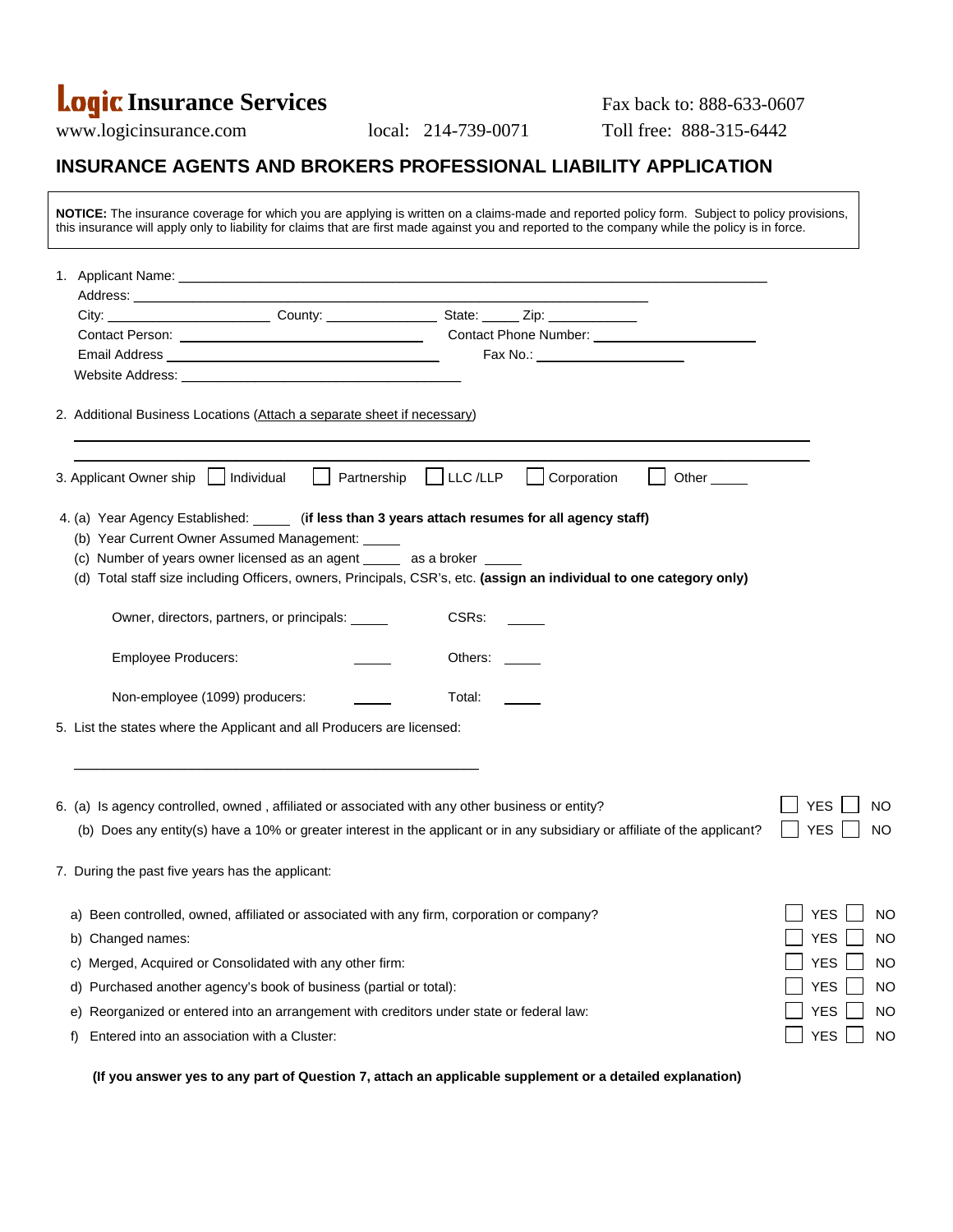### 8. Please provide (estimate 12 month of business if new firm):

| a. | Total last 12 months P&C Gross Premiums Written                                                             | จ         |        |
|----|-------------------------------------------------------------------------------------------------------------|-----------|--------|
| b. | Total last 12 months Gross P&C Commission Income                                                            | S         |        |
| C. | Total Gross & Net WHOLESALE / MGA commission Income                                                         | \$ Gross: | \$ Net |
| d. | Total Gross Life, A&H Commissions                                                                           | S         |        |
| е. | Total Income derived from OTHER INSURANCE RELATED ACTIVITIES.<br>Please describe other Insurance activities | \$        |        |

#### 9. Breakdown of Applicant's business: (Total commercial, personal, and Life/Accident/Heath should equal the total in question 8 above)

| <b>COMMERCIAL LINES</b>               | <b>Premium Volume</b> | <b>Commission Income</b> |
|---------------------------------------|-----------------------|--------------------------|
| Automobile (Standard)                 |                       |                          |
| Automobile (Non-Standard)             |                       |                          |
| SMP / BOP                             |                       |                          |
| CGL                                   |                       |                          |
| Umbrella/Excess                       |                       |                          |
| <b>Workers Compensation</b>           |                       |                          |
| Long Haul Trucking                    |                       |                          |
| <b>Inland Marine</b>                  |                       |                          |
| Ocean/Wet Marine                      |                       |                          |
| <b>Bonds</b>                          |                       |                          |
| Aviation                              |                       |                          |
| <b>Medical Malpractice</b>            |                       |                          |
| Professional Liability (E&O & D&O)    |                       |                          |
| Directors & Officers Liability        |                       |                          |
| Energy/Pollution/Environmental        |                       |                          |
| Liquor Liability                      |                       |                          |
| Farm owners & Livestock Mortality     |                       |                          |
| Crop/Hail/ (Crop Supplement Required) |                       |                          |
| Other (Specify)                       |                       |                          |
| <b>TOTAL COMMERCIAL LINES</b>         |                       |                          |
| <b>Personal Lines</b>                 |                       |                          |
| Automobile (Standard)                 | <b>Premium Volume</b> | <b>Commission Income</b> |
| Automobile (Non-Standard)             |                       |                          |
|                                       |                       |                          |
| Homeowners<br>Flood                   |                       |                          |
| Umbrella                              |                       |                          |
| Pleasure boats                        |                       |                          |
| Other (Specify)                       |                       |                          |
| <b>TOTAL PERSONAL LINES</b>           |                       |                          |
|                                       |                       |                          |
| Life, Accident & Health               |                       | <b>Commission Income</b> |
| Life                                  |                       |                          |
| Accident & Health                     |                       |                          |
| Annuities & Pension                   |                       |                          |
|                                       |                       |                          |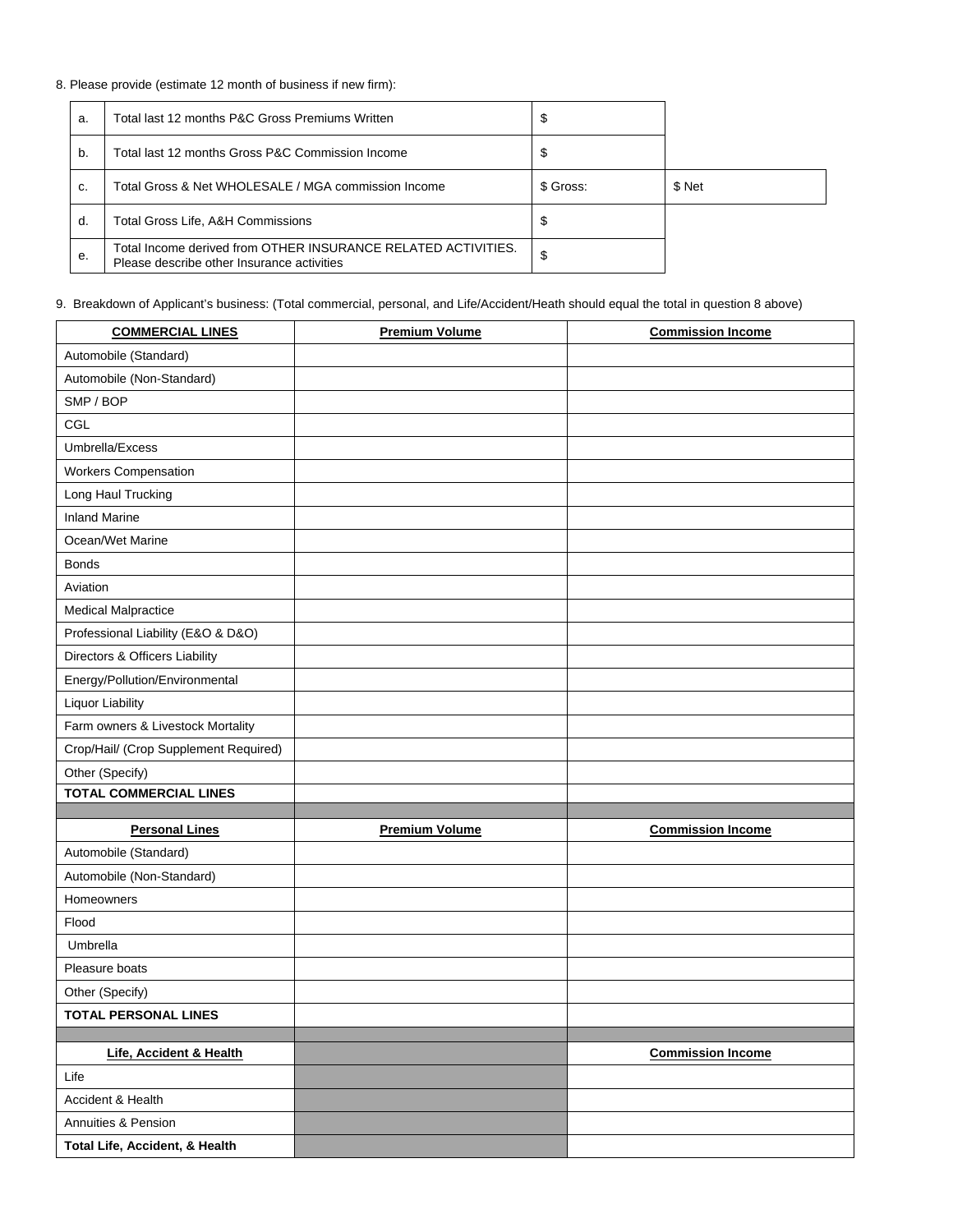|  |  | 10. What percentage of your written premium is: |  |  |  |  |  |
|--|--|-------------------------------------------------|--|--|--|--|--|
|--|--|-------------------------------------------------|--|--|--|--|--|

| Supplemental Application must be completed.               | Must total 100% |
|-----------------------------------------------------------|-----------------|
| MGA (Business for which you have underwriting authority)* |                 |
| Wholesale (Business placed for other agents) *            |                 |
| Retail (Business sold directly to Insureds)               |                 |

11. Show your five largest carriers/companies and the percent of business placed with each:

| <b>Carrier / Company</b> | $%$ of<br><b>Business</b> | Contract<br>Agency      | <b>Admitted or</b><br><b>Non-Admitted</b> | # of Years<br>Represented | <b>AM Best</b><br>Rating |
|--------------------------|---------------------------|-------------------------|-------------------------------------------|---------------------------|--------------------------|
| 1.                       |                           | <b>YES</b><br>NO.       |                                           |                           |                          |
| 2.                       |                           | <b>YES</b><br>NO        |                                           |                           |                          |
| 3.                       |                           | <b>YES</b><br><b>NO</b> |                                           |                           |                          |
| 4.                       |                           | <b>YES</b><br><b>NO</b> |                                           |                           |                          |
| 5.                       |                           | <b>YES</b><br><b>NO</b> |                                           |                           |                          |

12. Estimate the amount of business the agency places with carriers that are rated less than B+ or are not rated: **%** If greater than 25% what procedures do you have in place to advise the potential insured:

13. List carriers with whom the Applicant (or predecessors) contracts have been terminated within the past five years: Company Name: **Brief Description:** 

 **\_\_\_\_\_\_\_\_\_\_\_\_\_\_\_\_\_\_\_ \_\_\_\_\_\_\_\_\_\_\_\_\_\_\_\_\_\_\_\_\_\_\_\_\_ \_\_\_\_\_\_\_\_\_\_\_\_\_\_\_\_\_\_\_ \_\_\_\_\_\_\_\_\_\_\_\_\_\_\_\_\_\_\_\_\_\_\_\_\_**

**\_\_\_\_\_\_\_\_\_\_\_\_\_\_\_\_\_\_\_ \_\_\_\_\_\_\_\_\_\_\_\_\_\_\_\_\_\_\_\_\_\_\_\_\_**

**\_\_\_\_\_\_\_\_\_\_\_\_\_\_\_\_\_\_\_\_\_\_\_\_\_\_\_\_\_\_\_\_\_\_\_\_\_\_\_\_\_\_\_\_\_\_\_\_\_\_\_\_\_\_\_\_\_\_\_\_\_\_\_\_\_\_\_\_\_\_\_\_\_\_\_\_\_\_\_\_**

| 14. Estimate the amount of business placed on a direct-bill basis:           |  |
|------------------------------------------------------------------------------|--|
| 15. What percent of the Applicant's personnel has professional designations? |  |

| 16. What percent of Applicant's office staff has attended a sponsored insurance continuing education |  |
|------------------------------------------------------------------------------------------------------|--|
| course or seminar in the last 12 months:                                                             |  |

17. If you are the sole agent at the applicant firm, please give name and contact information for the licensed agent who will handle your business in the event of your incapacitation or absence:

18. Does the applicant or any agency, owner, director, officer, partner, principal, employee, or con tractor perform any of the following activities? **(If yes, attach resume, promotional material and sample contract. Coverage may be excluded under the policy).** 

|                                   | <b>YES</b> | <b>NO</b> | <b>INCOME</b> |                                           | <b>YES</b> | <b>NO</b> | <b>INCOME</b> |
|-----------------------------------|------------|-----------|---------------|-------------------------------------------|------------|-----------|---------------|
| Reinsurance Intermediary          |            |           |               | <b>Real Estate</b><br>Appraiser           |            |           |               |
| Third Party Administrator         |            |           |               | <b>Real Estate Sales</b>                  |            |           |               |
| <b>Claims Adjustment Services</b> |            |           |               | <b>Actuarial Services</b>                 |            |           |               |
| Risk management/loss<br>control   |            |           |               | Tax Advisor                               |            |           |               |
| Investment, Securities<br>Advisor |            |           |               | Premium Finance for<br>Non-Agency Clients |            |           |               |
| Prepaid Legal Services            |            |           |               | Other:                                    |            |           |               |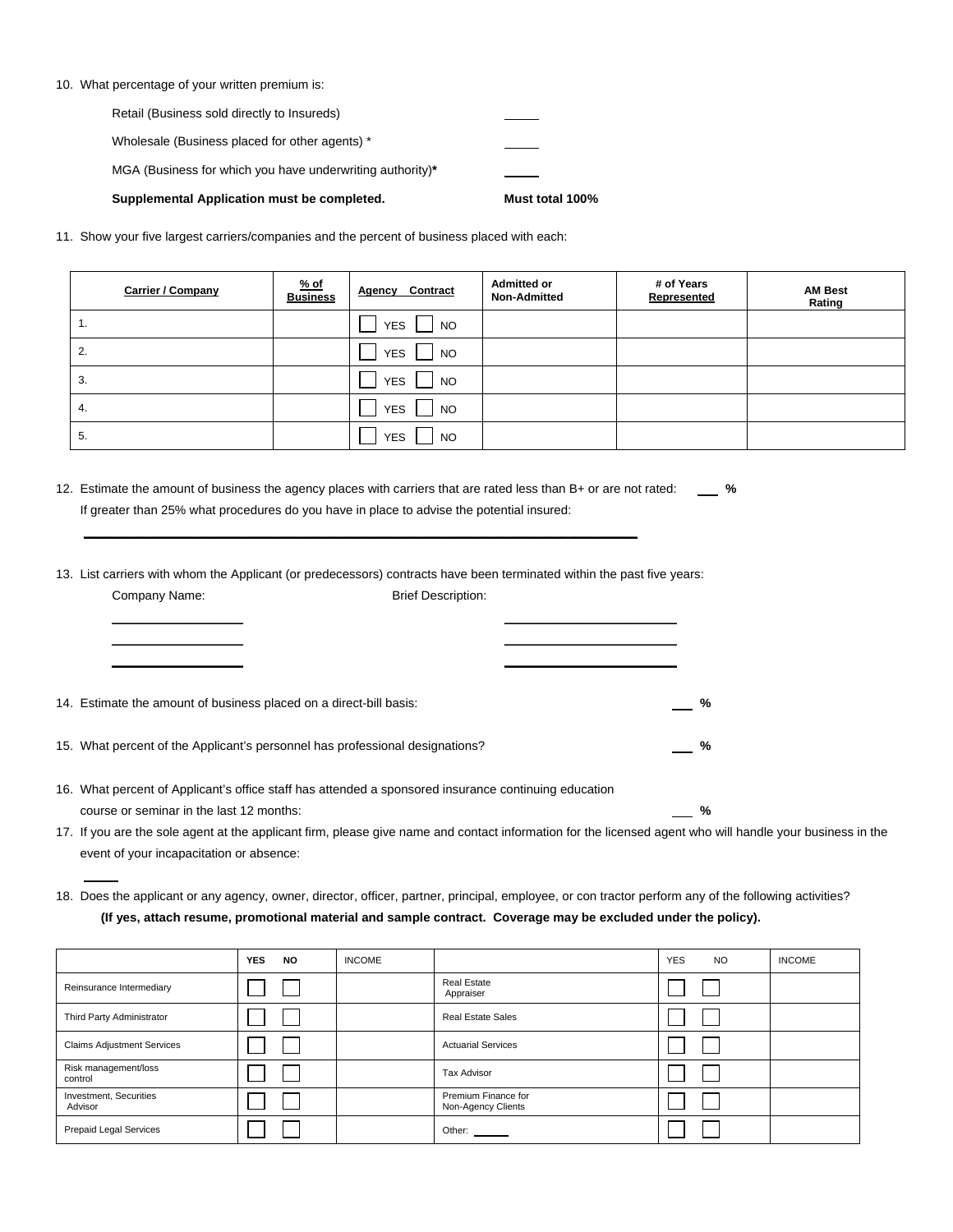| 19. Office Procedures |  |
|-----------------------|--|
|-----------------------|--|

| Does Applicant have written documentation detailing office procedures?<br>a.                                                                                                                                      | No<br>Yes        |
|-------------------------------------------------------------------------------------------------------------------------------------------------------------------------------------------------------------------|------------------|
| How long are applicant records maintained?<br>b.<br>years.                                                                                                                                                        |                  |
| Is there a procedure for checking insurance carriers financial rating?<br>If yes, what is frequency?                                                                                                              | Yes<br>No        |
| Is there a procedure for surplus lines filings?<br>d.                                                                                                                                                             | Yes<br>No        |
| Does Applicant utilize and (check all that are applicable):<br>е.<br><b>Automated Computer System</b><br><b>Automated Accounting System</b><br>Automated Agency Management System<br><b>Online Carrier System</b> | Yes<br>No        |
| Is there a procedure for documenting all telephone conversations?                                                                                                                                                 | Yes<br>No        |
| Is a policy expiration list maintained?<br>a                                                                                                                                                                      | Yes<br>No        |
| Is all correspondence marked with a received or sent date?<br>h.                                                                                                                                                  | Yes<br>No        |
| Does the Applicant use a diary, suspense or follow-up system?                                                                                                                                                     | No<br>Yes        |
| Does the Applicant accept requests to bind coverage via Voice Mail?                                                                                                                                               | No<br>Yes        |
| Are all applications, policies and endorsements checked for accuracy?                                                                                                                                             | Yes<br>No        |
| Are files marked to ensure certificate holders are notified of cancelation or material changes?                                                                                                                   | <b>No</b><br>Yes |
| m. Is a written request required from an Insured who desires to change or cancel coverage?                                                                                                                        | No<br>Yes        |
| n. Does the Applicant use "power of attorney" to represent the insured?                                                                                                                                           | Yes<br>No        |
| o. Does the applicant offer purchasers of automobile policies (i.e. personal auto and commercial vehicles)                                                                                                        |                  |
| the option of increasing Uninsured Motorist Limits?                                                                                                                                                               | Yes<br>No        |

20. List similar Insurance carried during the past 5 years: Check if no coverage in place

| <b>Policy Period</b> | Carrier | <b>Limits</b> | <b>Deductible</b> | Premium | <b>Retroactive Date</b> |
|----------------------|---------|---------------|-------------------|---------|-------------------------|
| to                   |         |               |                   |         |                         |
| to                   |         |               |                   |         |                         |
| to                   |         |               |                   |         |                         |
| to                   |         |               |                   |         |                         |
| to                   |         |               |                   |         |                         |

|  |  | 21. Has applicant ever purchased and extended reporting period endorsement? |  |
|--|--|-----------------------------------------------------------------------------|--|
|--|--|-----------------------------------------------------------------------------|--|

 $\Box$  Yes  $\Box$  No

| 22. During the past 5 years, has the Applicant, any other predecessor in business, past or present owner, director, officer, partner, principal, employee |  |  |  |  |
|-----------------------------------------------------------------------------------------------------------------------------------------------------------|--|--|--|--|
| or contractor:                                                                                                                                            |  |  |  |  |

| a. Been the subject of a complaint filed and/or disciplinary action by any insurance regulatory authority?        | <b>No</b><br>Yes |
|-------------------------------------------------------------------------------------------------------------------|------------------|
| If yes, attach an explanation                                                                                     |                  |
| b. Had any policy or application for similar insurance declined, cancelled, rescinded or refused renewal?         | No<br>Yes        |
| If yes, attach an explanation                                                                                     |                  |
| c. Had any claim(s) made or suit(s) brought against them?                                                         | No<br><b>Yes</b> |
| If yes, complete claim supplement for each claim and attach prior carrier loss run                                |                  |
| d. Become aware of any fact, circumstance or situation which may result in a claim begin made?                    | No<br>Yes        |
| If yes, please complete a claim supplement                                                                        |                  |
| 23. If you answered 'yes' to any part of question 22, have they been reported to your Errors & Omissions carrier? | Yes<br>No        |

**IMPORTANT NOTE: The applicant's disclosure of claim information does not indicate nor imply, in any way, that any act or omission is covered by this policy. In addition, circumstances or incidents that might reasonably be expected to be the basis of a claim MUST be reported to the applicant's current insurer before the claim reporting period expires.**